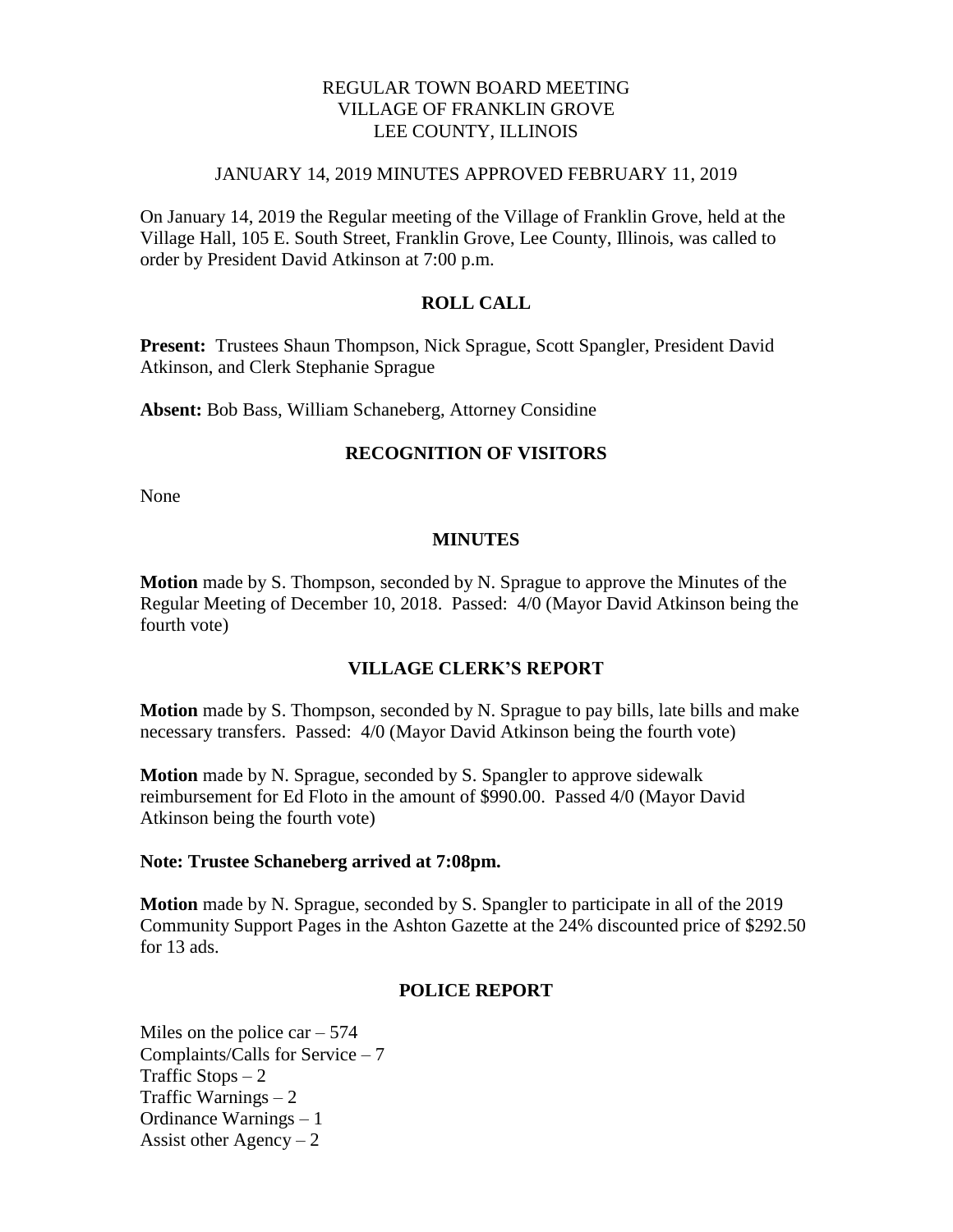## **LEGAL ISSUES (Attorney Considine)**

None

## C**OMMITTEE REPORTS**

# **STREETS & ALLEYS**

(N. Sprague Chairman)

None

### **WATER & SEWER**

Ron Miller advised the board there is a problem with the ammonia meter. He is unable to get it to balance. He said a new meter that would read PH, ammonia and dissolved oxygen is \$3,600. He also said the pump PBR will need to be replaced and we will need to updated the PBR electrical box. Ron also stated a new beacon light has been ordered for the plow truck.

**Motion** made by W. Schaneberg, seconded by S. Thompson to purchase new testing equipment from Certified Balance and Scale for \$4,000. Passed 4/0

**Motion** made by W. Schaneberg, seconded by S. Thompson to purchase new Pump PBR from Mississippi Valley Pump for \$7,000. Passed 4/0

**Motion** made by W. Schaneberg, seconded by S. Thompson to rebuild panel for PBR from United Electric for \$3,500. Passed 4/0

### **COMMUNITY DEVELOPMENT** (B. Bass Chairman)

None

### **FINANCE AND INSURANCE COMMITTEE** (S. Thompson Chairman)

Trustee Thompson stated he is waiting to hear from ComEd regarding the cost of repairs due to the power outage.

Trustee Thompson informed the board there are a couple street signs that need to be replaced at 38 and Daysville and one on Maples. Ron Miller stated the 38/Daysville is county and he will replace the one on Maples.